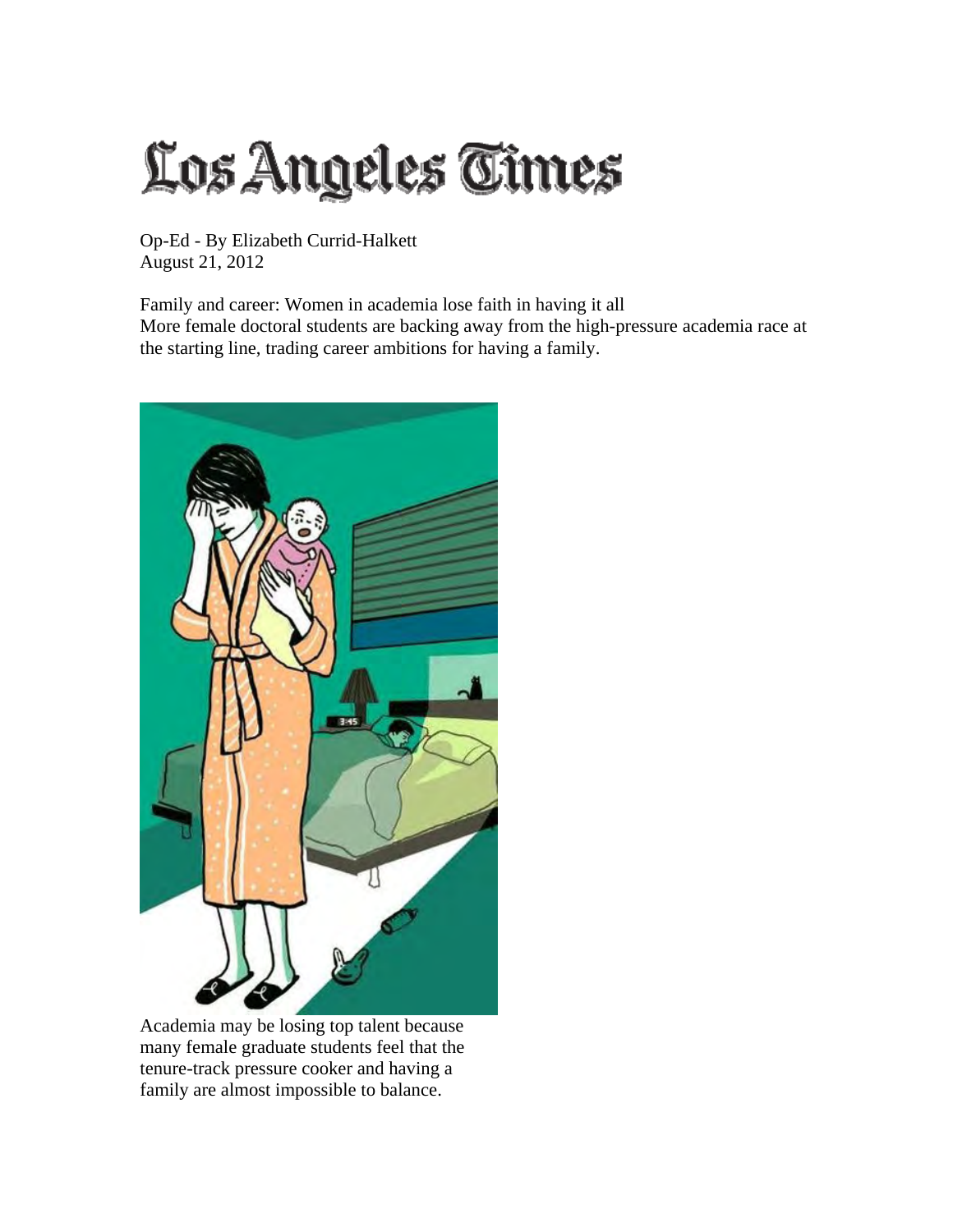(Bonnie Dain / For The Times)

I recently had coffee with one of my top doctoral students, a woman in her late 20s. After years of slogging through data sets for her dissertation, she told me she would finish her doctorate in public policy but not pursue a career in academia. Stunned, I asked why. She was about to get married and hoped to start a family, she said, and she'd concluded that she couldn't be the mother she aspired to be and a contestant in the pressure-filled tenuretrack race at the same time.

Colleagues at other universities tell me similar stories of star female students either abandoning career ambitions or "underplacing" themselves — turning down prestigious fellowships and accepting jobs at less competitive universities — so they can focus on raising children and enjoying family life.

My student may represent a worrisome trend: young, talented and gifted academic women giving up at the starting gate because they believe that "having it all" is a fiction and what they really want is marriage, a family and all the personal stuff that makes life worth living.

Family is becoming more important to young women. A recent Pew Research Center survey reports that, after steadily rising for decades, the participation of women with children in the labor force has declined somewhat since 2000. And though women between the ages of 18 and 34 say they place importance on their careers in greater numbers than in the past, they also put much higher store on marriage and family life. Some 37% of the respondents said that having a successful marriage was "one of the most important things" in their lives, up from 28% in 1997. More remarkable, 59% said children were one of the most important things in life, compared with 42% 15 years ago. Overall, women ranked children and marriage  $-94\%$  and 84%, respectively  $-$  as among the most important things in life.

In forming her opinion that family life and academia were incompatible, my student told me, she had talked to graduate students she knew at other universities. They all had noticed how many unmarried female professors taught at their schools, and how many of those who were married didn't have children. Indeed, a recent survey of female academics found that only 1 in 3 became mothers during their university careers, and just 44% of them married (compared with 77% of their male counterparts). The survey also revealed that 38% of the surveyed female faculty regretted not having had children or not having had more children.

More telling, another survey shows that young women are clearly mindful from the outset of the potentially painful choices that may lie ahead. Mary Ann Mason, a law professor at UC Berkeley, surveyed 8,000 doctoral students in the UC system in 2008. She found that more than half of all female candidates felt that having children would hinder their careers, and that fear of being held back postponed many academic women's childrearing, sometimes permanently. As a female doctoral student in engineering told Mason, "I failed my PhD exams when my son was 6 months old andbreast-feeding. My advisor suggested I finish with a master's."